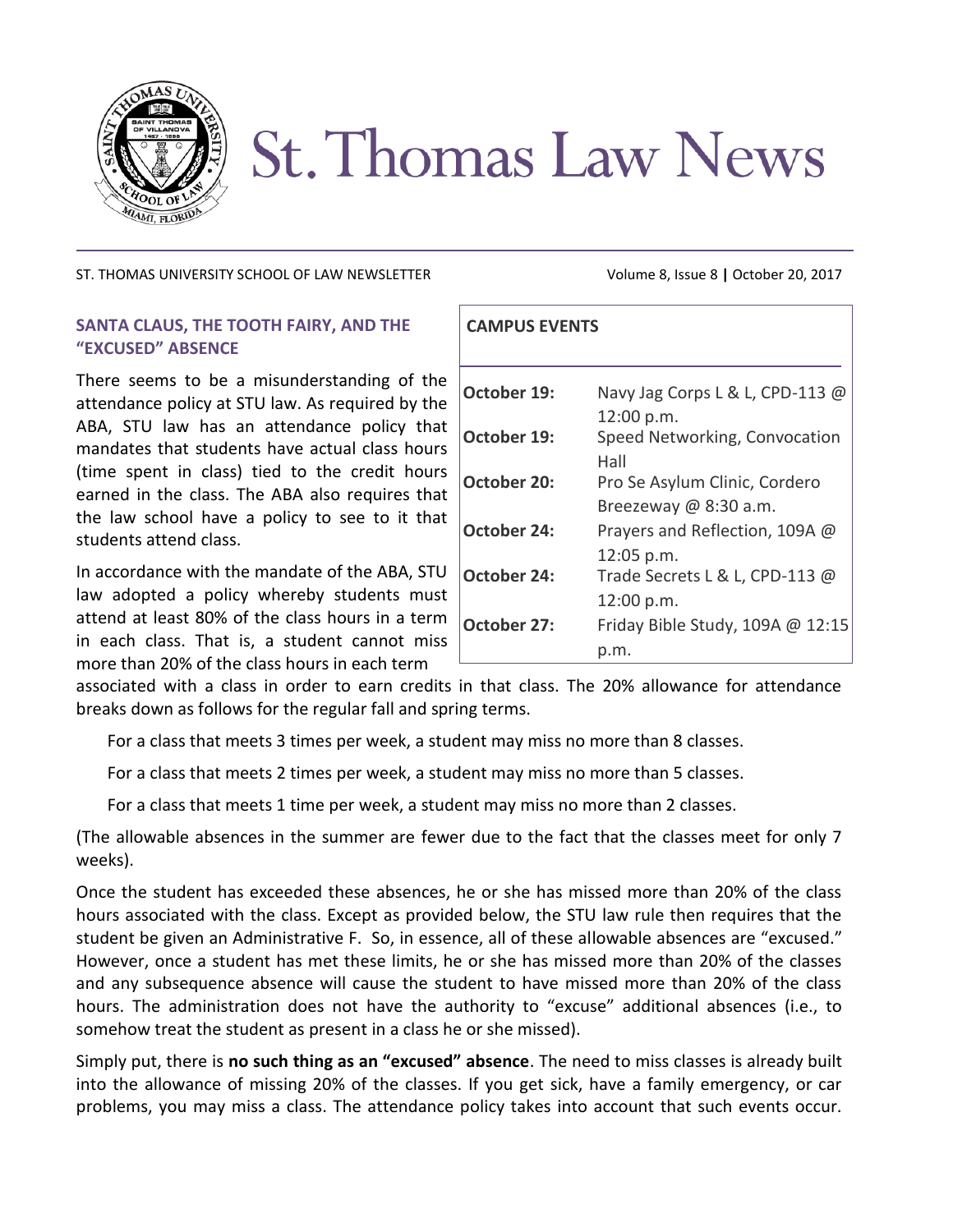The school will take no negative action as a result of an occasional absence. From the Administration's standpoint, no action is taken, unless you exceed the 20% limitation, and once you do, you have simply missed too many class hours to be deemed to have successfully participated in the class. Note, however, that each professor can have his or her own more strict attendance policy, and how he or she addresses the issue of absences that are less than 20% of the classes is within his or her discretion.

That being said, there are a few factors you may need to keep in mind. If you encounter a health or family emergency (not of your own making), and you know it will cause you to miss class(es) in the future, sometimes (with the Professor's permission) we can tape the class and allow you to view the tape. The viewing of the taped version of the class can be treated as being present on the date the class was taped. But this "remedy" is available only in exceptional circumstances, only if the absence has not yet occurred, and only if the professor will allow you to view the class in this manner. Obviously, viewing a tape is not the same as being engaged and present for the class. The other exception is that we do not count students as absent on days they miss due to observance of particular religious holidays. There are notifications sent out in advance of these dates, and students must comply with the reporting requirements for those days to not count in the absence total. Last, if a student misses class(es) due to some extraordinary circumstances beyond his or her control (e.g., health issues, family emergency, etc.) then he or she may be allowed to withdraw from the class (or all his or her classes), rather than receive an Administrative F. If this situation confronts a student, he or she needs to contact the Assistant Dean for Student Affairs at the earliest time possible.

So, what should you do? Do not think of the 20 percent absences permitted as classes that can be missed. Each student should make every effort to be in every class. That way, if you do have an emergency that necessitates missing a class, you have absences in the bank. If you get sick, get a flat tire, have to attend a funeral, want to attend your cousin's wedding, etc., you can miss a class and have no consequence.

Plan so that you can avoid missing classes. Do not schedule doctor's appointments, social events, extended vacations, etc. that will cause you to miss class(es). These are absences, and they count. If you "schedule" an absence and then get sick or need to attend to some serious business, you have already used an absence that would have been available for that purpose. If you get called for jury duty and it will cause you to miss class(es), you can request a letter from the office of the Assistant Dean for Student Affairs that we routinely send to the court. This usually acts to allow you to defer the jury duty.

Remember that although you can check your absences as recorded online by using WebAdvisor, you should not rely on the information there. That information is current only if the professor has turned in all of his or her attendance sheets and the Registrar has input all the attendance sheets turned in by the professor. Each student should know whether he or she missed a class and how many classes in total.

Given that each student can miss up to 20 percent of the classes in any class, most "excess" absences can (and should) be avoided. The entire attendance policy is set out in the student handbook. If you have further questions, see Assistant Dean for Student Affairs John F. Hernandez.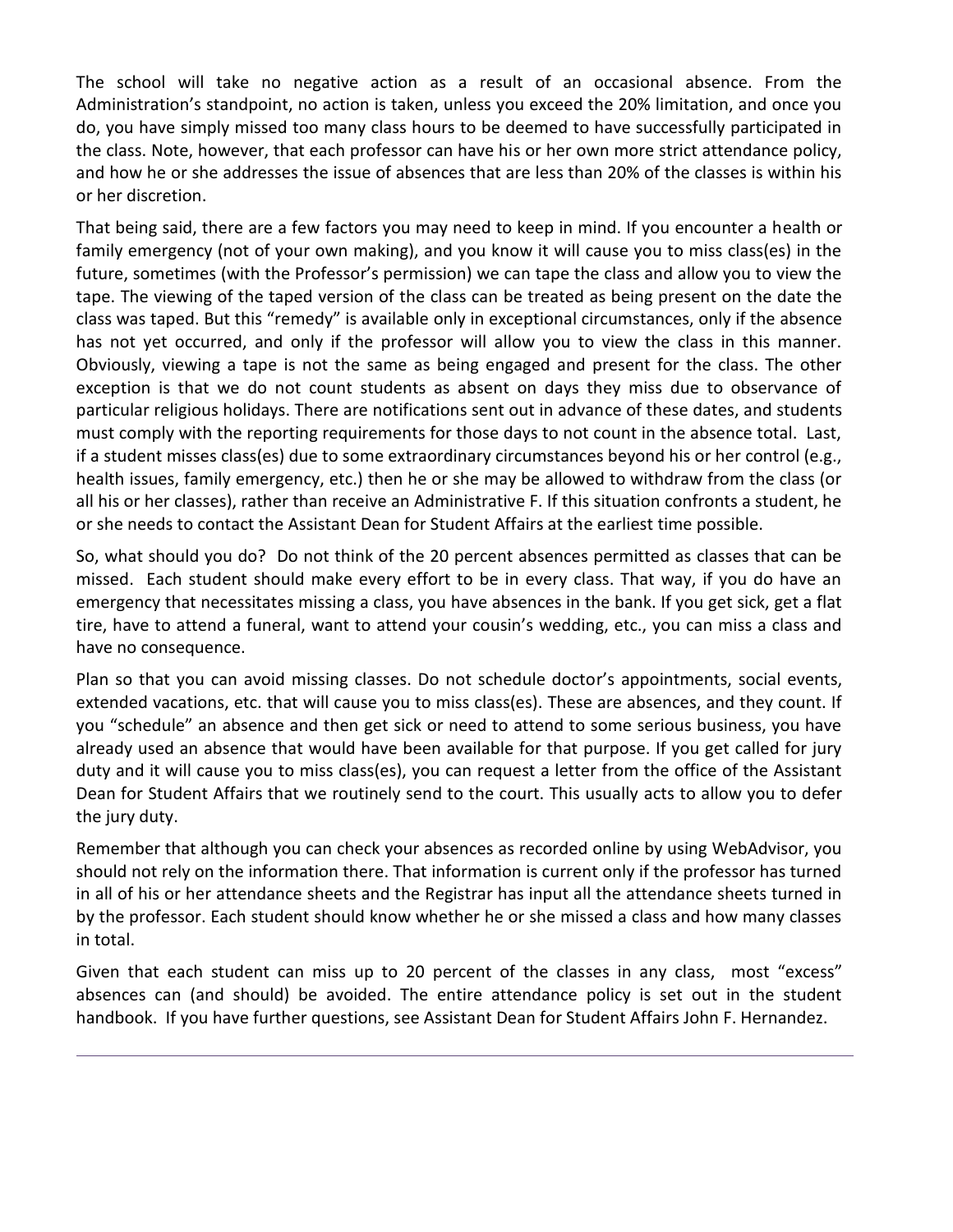#### **FRIDAY BIBLE STUDY**

Come out and join the St. Thomas More Catholic Law Society in its weekly Friday Bible study, in Room 109-A (in the Law Library) at 12:15 p.m. Bring your Bible, and spend an hour growing closer to God and learning how a Catholic University can grow your faith with your studies. If you have questions or need additional information, please contact Dr. Chris Shawe at cshawe@stu.edu.



## **PRE-MINORITY MENTORING RECEPTION**

On October 11, 2017, St. Thomas Law students participated in the Pre-Minority Mentoring Picnic Reception at Kozyak Tropin & Throckmorton in Coral Gables. The Minority Mentoring Picnic's primary goal is to build an effective pathway to diversity in the legal profession by providing opportunities and support to minority and

women law students through mentoring programs, networking and fellowships. It was a wonderful networking opportunity for the students.

# **TAX LAW SOCIETY INVITES ALUMNI(AE) TO SPEAK**

On October 9, 2017, the Tax Law Society held its first general meeting this year. Alumni(ae) **Jennifer J. Wioncek** '05, Partner at Bilzin Sumberg; and **David Bauer** '12, The Bauer Law Office, P.A. spoke to a group of more than 60 students about how St. Thomas Law grounded them in the area of tax law and the steps they took to succeed as Tax Law attorneys.





# **THE UNRESERVED EFFECTS OF A BROKEN IMMIGRATION SYSTEM LUNCH & LEARN**

On October 5, 2017, the Caribbean Law Students Association, in conjunction with the Black Law Student Association, Public Interest Law Society, and the American Immigration Lawyers Association

Student Chapter presented a Lunch & Learn on The Unreserved Effects of a Broken Immigration System. More than 50 students heard from panelists (pictured left to right), Jamal Hinkson, Esq., Cynthia Lauriston, Esq., Bill Barner, Esq. and Jason Blank, Esq., on the current state of the immigration system and the anticipated issues going forward with the new administration in Washington DC.

# **STEPHEN R. BOOHER AMERMICAN INN OF COURT FIRST MEETING**

On October 4, 2017, St. Thomas Law students attended the first meeting of The Stephen R. Booher Inn of Court, where they were paired with mentors for the year, and enjoyed a presentation on networking.

Pictured from left to right: **Aleksei Voiskovich**, **Melissa Ramos**, **Rosie**



**Miranda**, **Judy Echavez**, **Garett Faulkender**, **Jillian Tate**, **Isabel Vera**, **Jean Fernandez**, **Karl Daniel**, and **Joe Galinskie**.